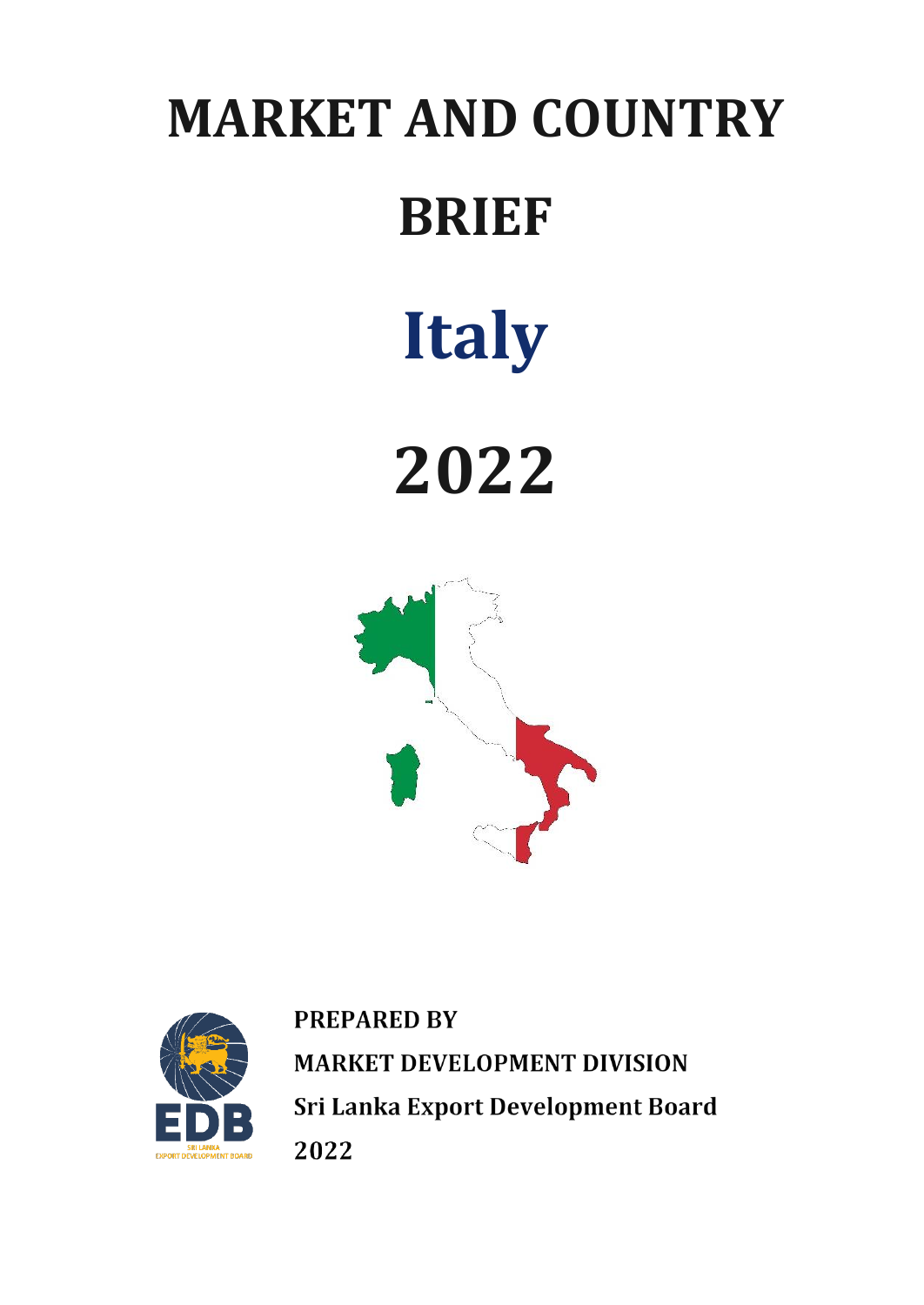## **Contents**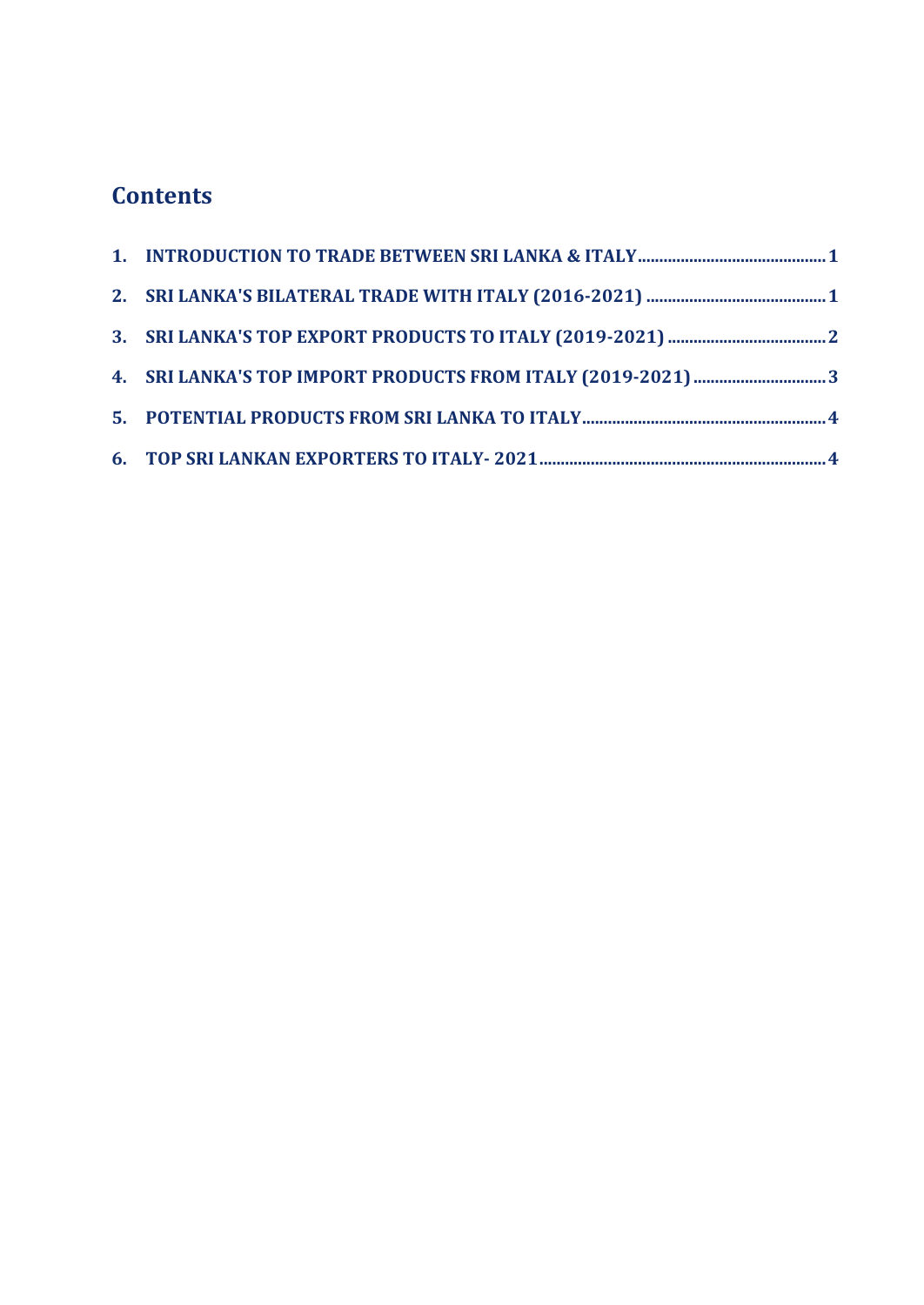#### <span id="page-2-0"></span>**1. INTRODUCTION TO TRADE BETWEEN SRI LANKA & ITALY**

Italy is the 5th export destination for Sri Lanka. Total export value from Sri Lanka to Italy was USD 578.91Mn in 2021 and total imports from Italy to Sri Lanka for the same period were USD 315 Sri Lanka's exports to Italy have increased by 26.58% in 2021 compared to the year 2020.

Sri Lanka's main export products to Italy in 2021 were Apparel, Pneumatic & Retreated Rubber Tyres & Tubes, Frozen Fish, Gems, Industrial & Surgical Gloves of Rubber, Manufactured Tobacco, Liquid Coconut Milk, Fish Fresh or Chilled, Coco Peat, Fiber Pith & Moulded products and Tea in Bulk.

|      |               |        | <b>Values in USD Million</b> |
|------|---------------|--------|------------------------------|
| Year | <b>Export</b> | Import | <b>Trade Balance</b>         |
| 2014 | 613.98        | 264.97 | 349                          |
| 2015 | 433.98        | 209.51 | 224.5                        |
| 2016 | 428.24        | 276.11 | 152.1                        |
| 2017 | 529.37        | 304.87 | 224.5                        |
| 2018 | 576.92        | 317.81 | 259.1                        |
| 2019 | 531.06        | 307.01 | 224.1                        |
| 2020 | 457.32        | 267.04 | 190.3                        |
| 2021 | 578.91        | 315    | 263.91                       |

#### <span id="page-2-1"></span>**2. SRI LANKA'S BILATERAL TRADE WITH ITALY (2014-2021)**



*Source: Sri Lanka Customs*

**Country Report - Italy**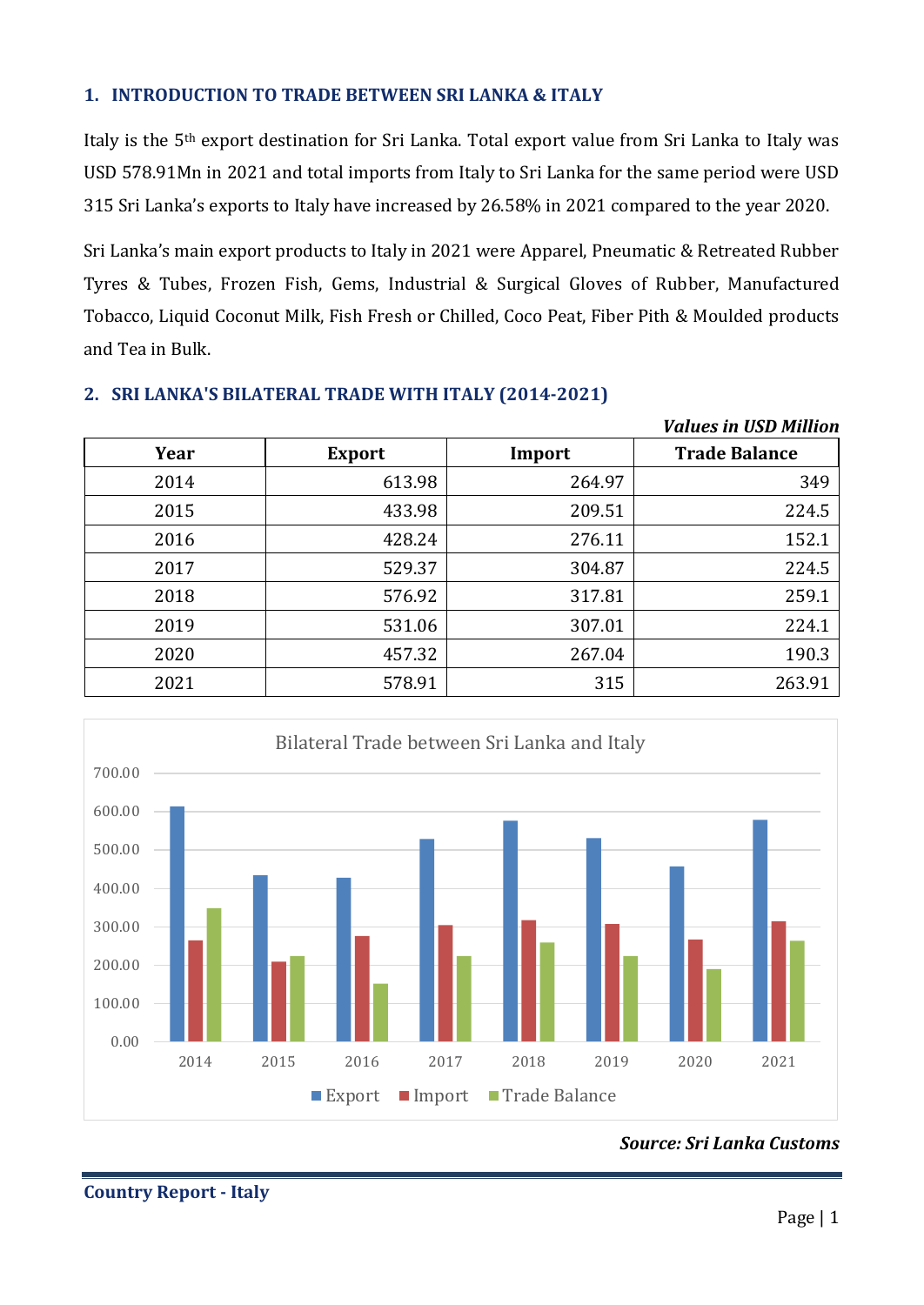#### <span id="page-3-0"></span>**3. SRI LANKA'S TOP EXPORT PRODUCTS TO ITALY (2019-2021)**

#### *Values in USD Million*

| N <sub>o</sub> | Product                                  | 2019   | 2020   | 2021   | % Avg.<br>Growth |
|----------------|------------------------------------------|--------|--------|--------|------------------|
| $\mathbf{1}$   | Apparel                                  | 416.2  | 360.59 | 434.74 | 2.18             |
| 2              | <b>Rubber Finished Products</b>          | 40.91  | 35.8   | 47.96  | 7.95             |
| 3              | <b>Edible Fish Products</b>              | 29.26  | 20.4   | 29.37  | 0.19             |
| $\overline{4}$ | Gems                                     | 5.48   | 0.78   | 16.86  | 56.22            |
| 5              | <b>Coconut Kernel Products</b>           | 4.42   | 6.19   | 10.4   | 42.83            |
| 6              | Manufactured Tobacco                     | 10.1   | 10.69  | 8.83   | $-6.71$          |
| 7              | <b>Transport Equipment &amp; Parts</b>   | 3.66   | 1.32   | 5.48   | 20.18            |
| 8              | <b>Coconut Fiber Products</b>            | 3.18   | 3.94   | 4.18   | 13.59            |
| 9              | Tea in Bulk                              | 3.43   | 3.7    | 3.39   | $-0.56$          |
| 10             | <b>Coconut Shell Products</b>            | 1.66   | 2.33   | 2.02   | 9.93             |
| 11             | Natural Rubber                           | 0.73   | 1.03   | 1.99   | 50.25            |
| 12             | Toys, Games & Sport Requisites           | 0.84   | 0.62   | 1.21   | 18.07            |
| 13             | Cinnamon                                 | 1.08   | 1.01   | 1.07   | $-0.34$          |
| 14             | <b>Tea Packets</b>                       | 0.92   | 0.76   | 1.07   | 7.46             |
| 15             | <b>Woven Fabrics</b>                     | 0.84   | 0.27   | 0.86   | 1.12             |
| 16             | Petroleum Oils                           | 0.38   | 0.2    | 0.8    | 36.35            |
| 17             | Electrical & Electronic Products         | 0.18   | 0.19   | 0.75   | 72.09            |
| 18             | Made-Up Textile Articles                 | 0.37   | 0.4    | 0.74   | 35.01            |
| 19             | Processed Food                           | 0.4    | 0.49   | 0.73   | 30.68            |
| 20             | Rice, Cereals, Oil Seed and its Products | 0.36   | 0.76   | 0.63   | 27.31            |
|                | <b>Other Products</b>                    | 6.67   | 5.86   | 5.85   | $-6.59$          |
|                | Total:                                   | 531.06 | 457.32 | 578.91 | 4.31             |

*Source: Sri Lanka Customs*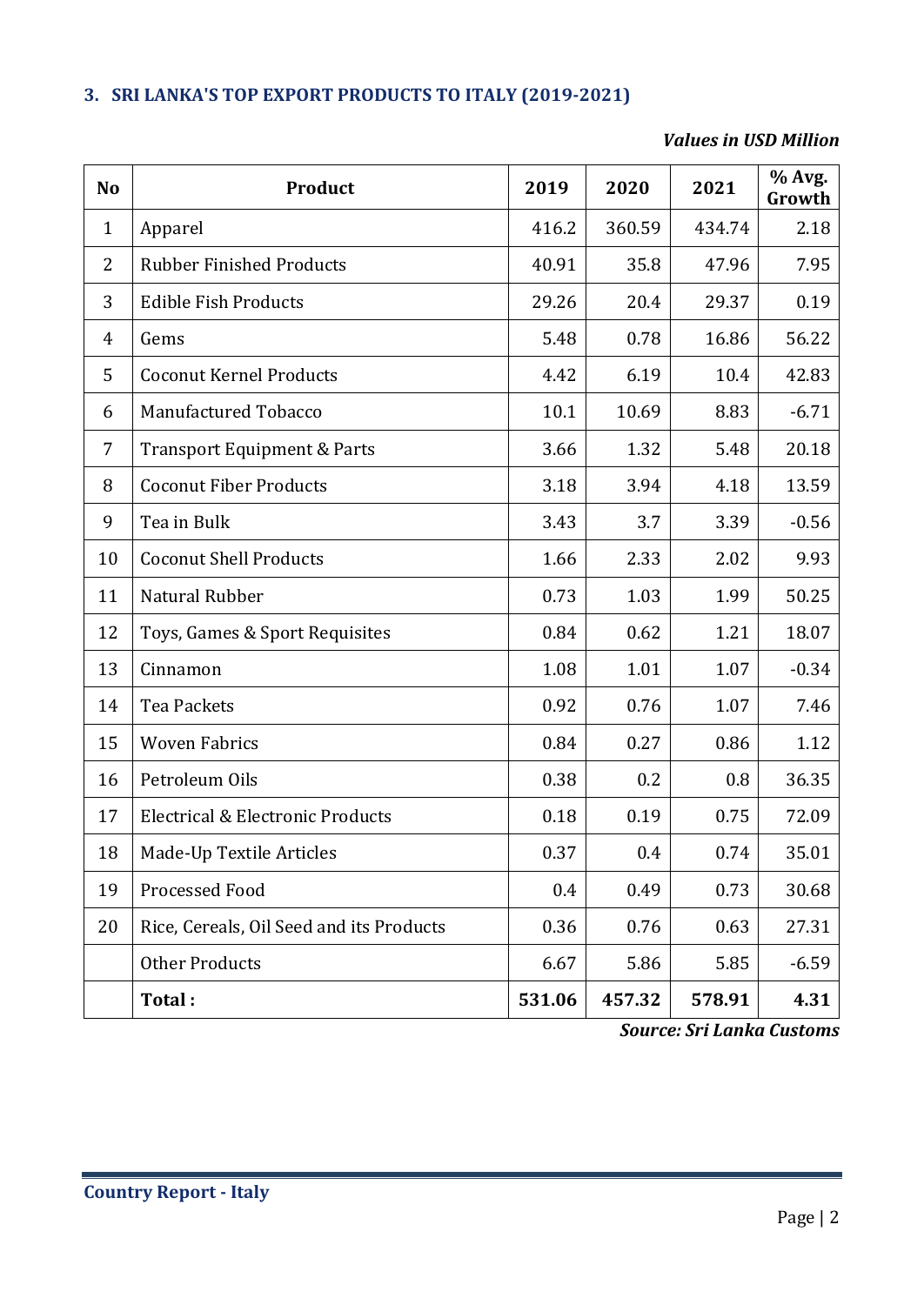### <span id="page-4-0"></span>**4. SRI LANKA'S TOP IMPORT PRODUCTS FROM ITALY (2019-2021)**

#### **V***alues in USD Million*

| <b>No</b>      | <b>Product</b>                               | 2019   | 2020           | 2021   | % Avg.<br>Growth |
|----------------|----------------------------------------------|--------|----------------|--------|------------------|
| $\mathbf{1}$   | <b>Woven Fabrics</b>                         | 97.19  | 95.22          | 113.45 | 7.73             |
| 2              | Electrical & Electronic Products             | 96.63  | 69.75          | 68.92  | $-16.9$          |
| 3              | Yarn and other Textile Articles              | 21.65  | 16.09          | 27.02  | 11.08            |
| $\overline{4}$ | <b>Chemical Products</b>                     | 17.95  | 17.92          | 19.91  | 5.17             |
| 5              | Synthetic Rubber                             | 5.99   | 7.75           | 19.28  | 58.41            |
| 6              | <b>Plastic Products</b>                      | 10.73  | 9.02           | 11.03  | 1.36             |
| 7              | <b>Other Products of Base Metal</b>          | 7.48   | 11.5           | 9.46   | 11.75            |
| 8              | <b>Animal Feed</b>                           | 4.82   | 5.21           | 5.28   | 4.53             |
| 9              | Other Manufactures nes                       | 4.33   | 3.33           | 4.65   | 3.61             |
| 10             | <b>Unmanufactured Tobacco</b>                | 4.37   | 4.44           | 4.23   | $-1.61$          |
| 11             | Processed Food                               | 2.75   | 2.11           | 3.96   | 18.26            |
| 12             | <b>Rubber Finished Products</b>              | 2.4    | 2.64           | 3.31   | 16.12            |
| 13             | <b>Articles of Stones</b>                    | 1.95   | $\overline{2}$ | 3.29   | 26.16            |
| 14             | Other Paper & Paper Products                 | 3.38   | 4.11           | 3.11   | $-4.23$          |
| 15             | Fruits                                       | 3.22   | 1.59           | 3.07   | $-2.27$          |
| 16             | Stationery                                   | 1.29   | 0.95           | 1.71   | 14.1             |
| 17             | <b>Ceramics &amp; Porcelain Products</b>     | 2.06   | 1.1            | 1.57   | $-13.59$         |
| 18             | <b>Beverages</b>                             | 1.19   | 1.28           | 1.55   | 13.23            |
| 19             | Apparel                                      | 3.19   | 1.03           | 1.05   | $-55.56$         |
| 20             | Buttons, Studs, Fasteners & Similar Products | 0.89   | 0.91           | 1.02   | 7.23             |
|                | <b>Other Products</b>                        | 13.55  | 9.1            | 8.14   | $-25.5$          |
|                | Total:                                       | 307.01 | 267.04         | 315    | 1.29             |

*Source: Sri Lanka Customs*